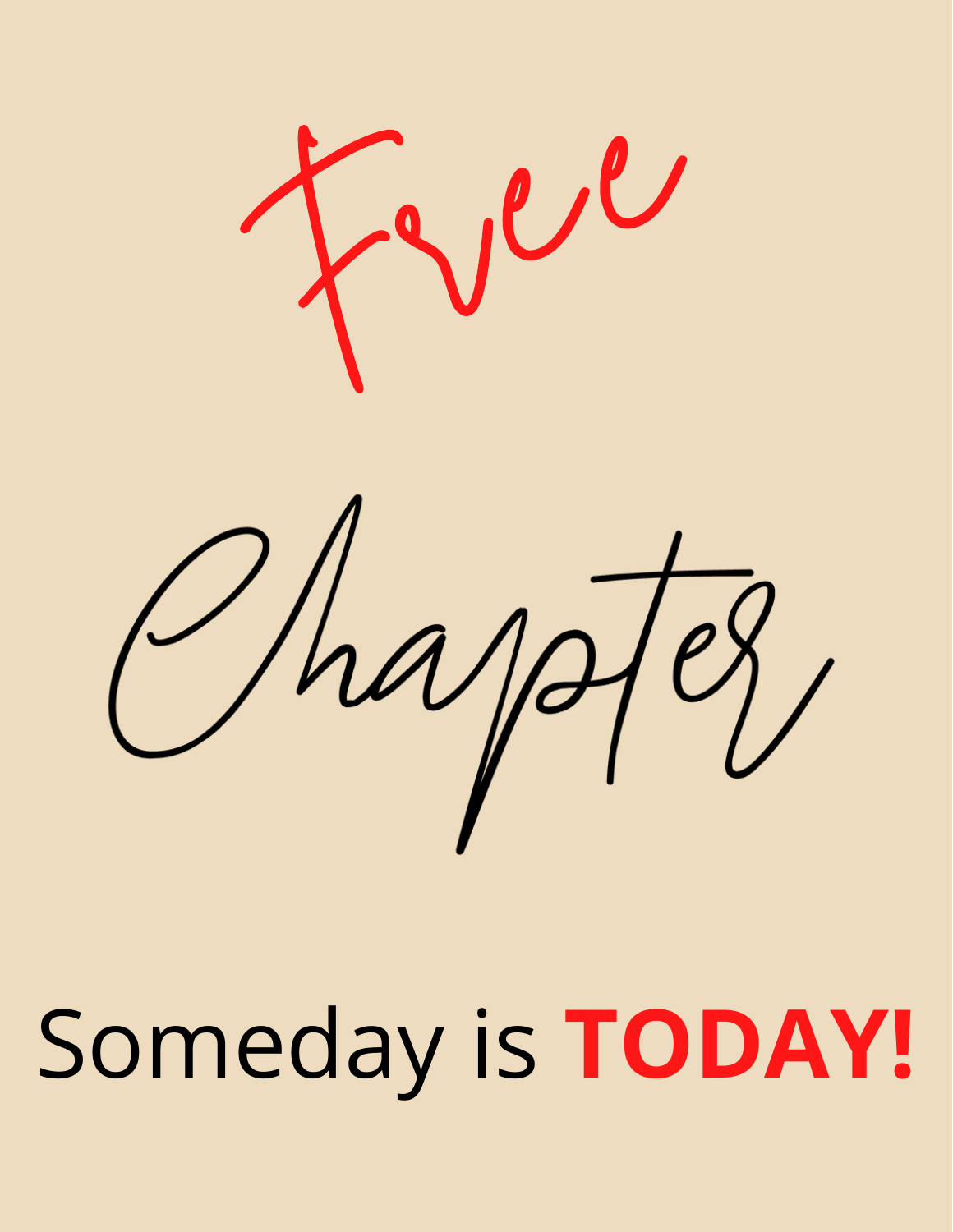

## Ron F. Richard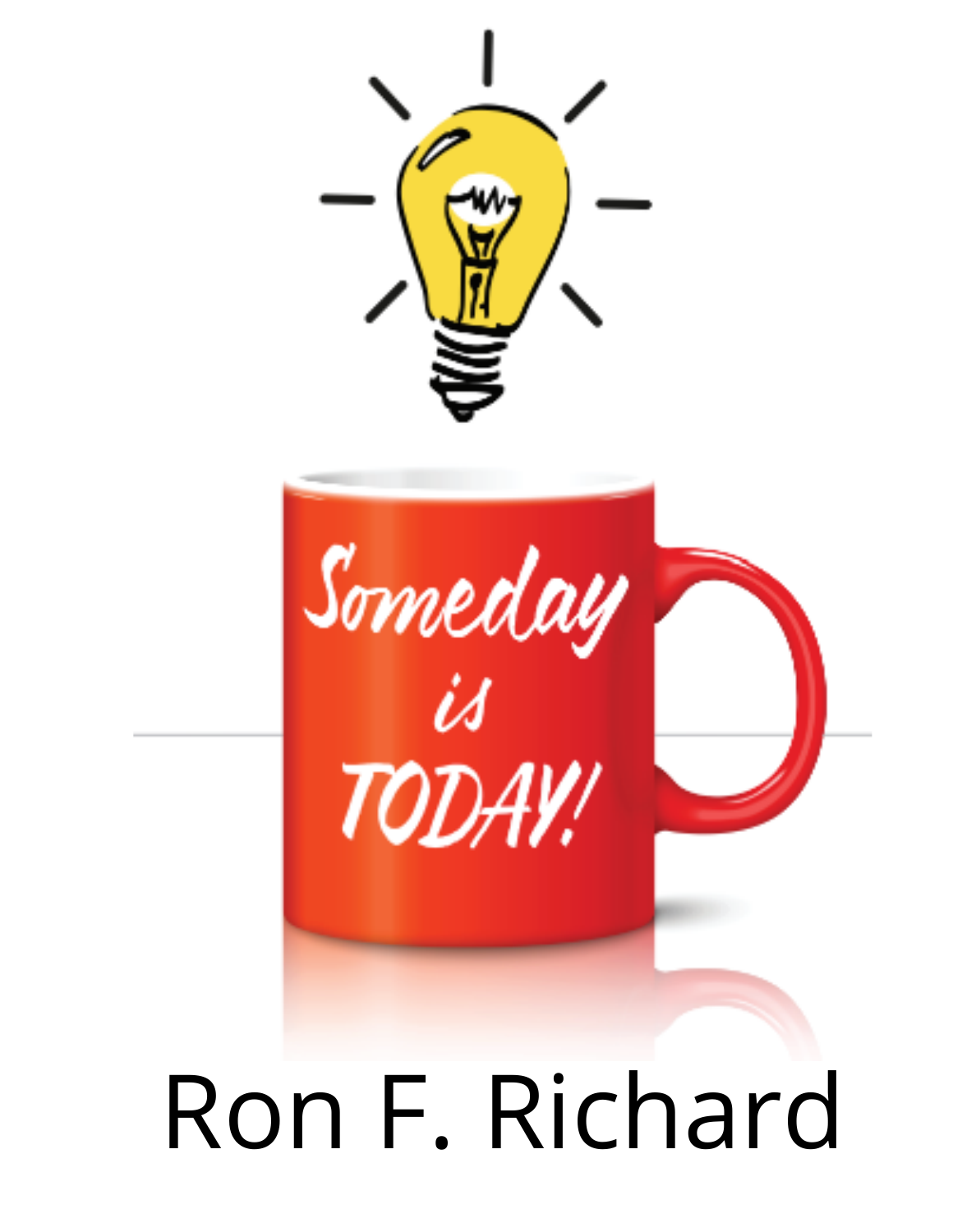### Introduction

My career in the healthcare industry began in 1973. As a respiratory therapist and paramedic, I was dedicated to helping improve the quality of life for people during times of distress and illness. Naturally, I treated patients who were suffering from asthma, COPD, and other breathing conditions and disorders, whether they were the result of illness or accident.

Those who work directly with patients get an up-close and personal glimpse into their unique challenges. I was not an exception. While taking care of patients, primarily those with respiratory conditions and who needed assistance or intervention with ventilation, I witnessed firsthand the frustration and anxiety they experienced as a result. In particular, I observed many patients who were on ventilators, which rendered them unable to talk. Witnessing the distress that stemmed from the loss of communication, which most people take for granted, gave birth to my desire to help them overcome this deficit … and my first invention.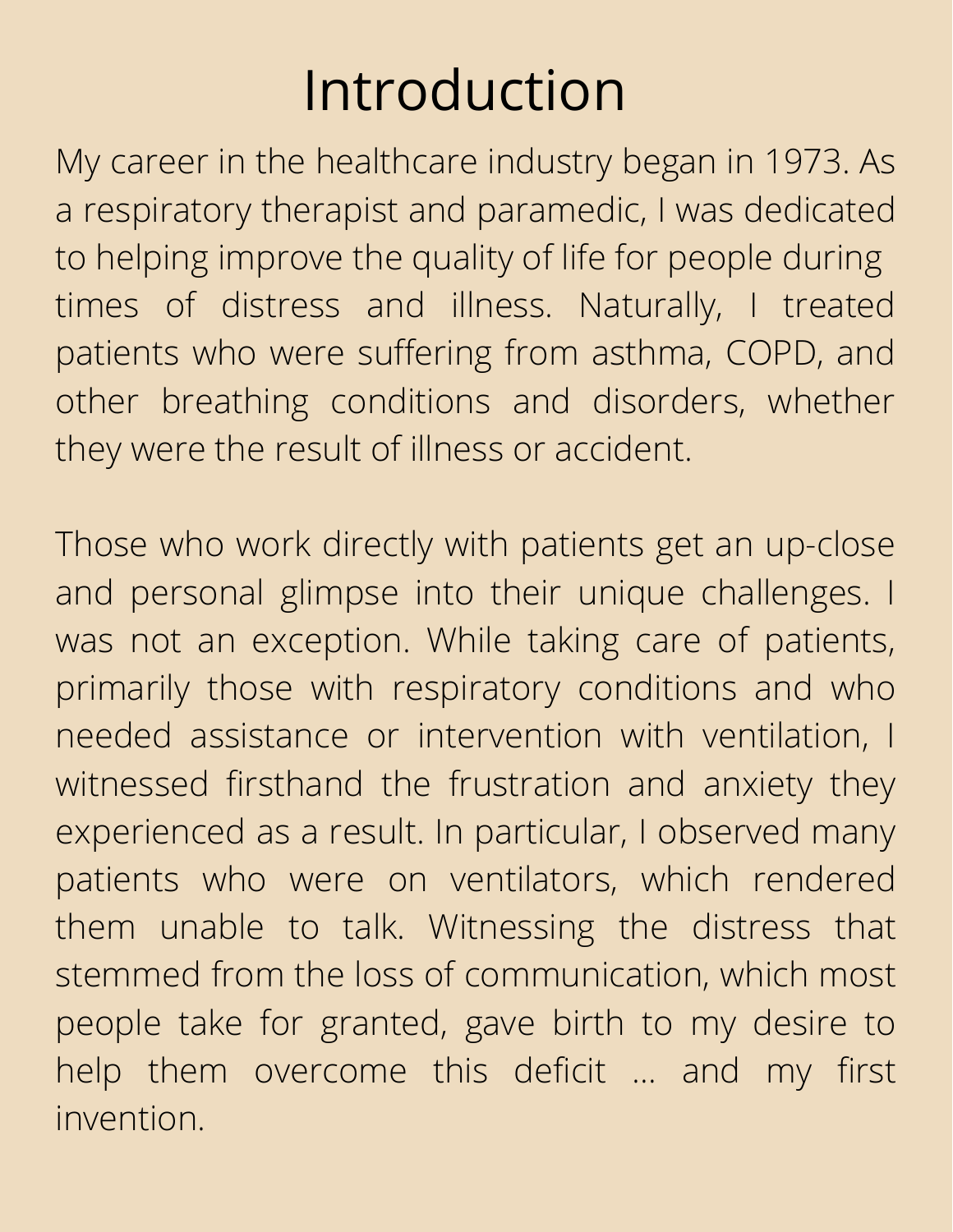The first invention I developed was a communication board used to support patients who have been intubated, and, therefore, rendered unable to speak. It was a simple aid that was utilized by nursing personnel, medical staff, patients, and their family that gave them the ability to communicate their basic needs. After consulting with respiratory patients and staff members, I created a low-cost device that featured specific phrases, all of which were derived from patients who expressed their needs. These phrases were aggregated onto one board, giving a patient the ability to select what they were trying to convey—I'm thirsty, I'm in pain, etc.—and thereby voice their needs, eliminating the challenge, frustration, and anxiety of their silence.

While my communication board was simple, it garnered attention in the medical field, and an article was published in a medical journal about this device. As the invention reached a wider audience, interest in it gained traction, and with the permission of the hospital, I commercialized it; approximately 250,000 communication boards have been sold to date.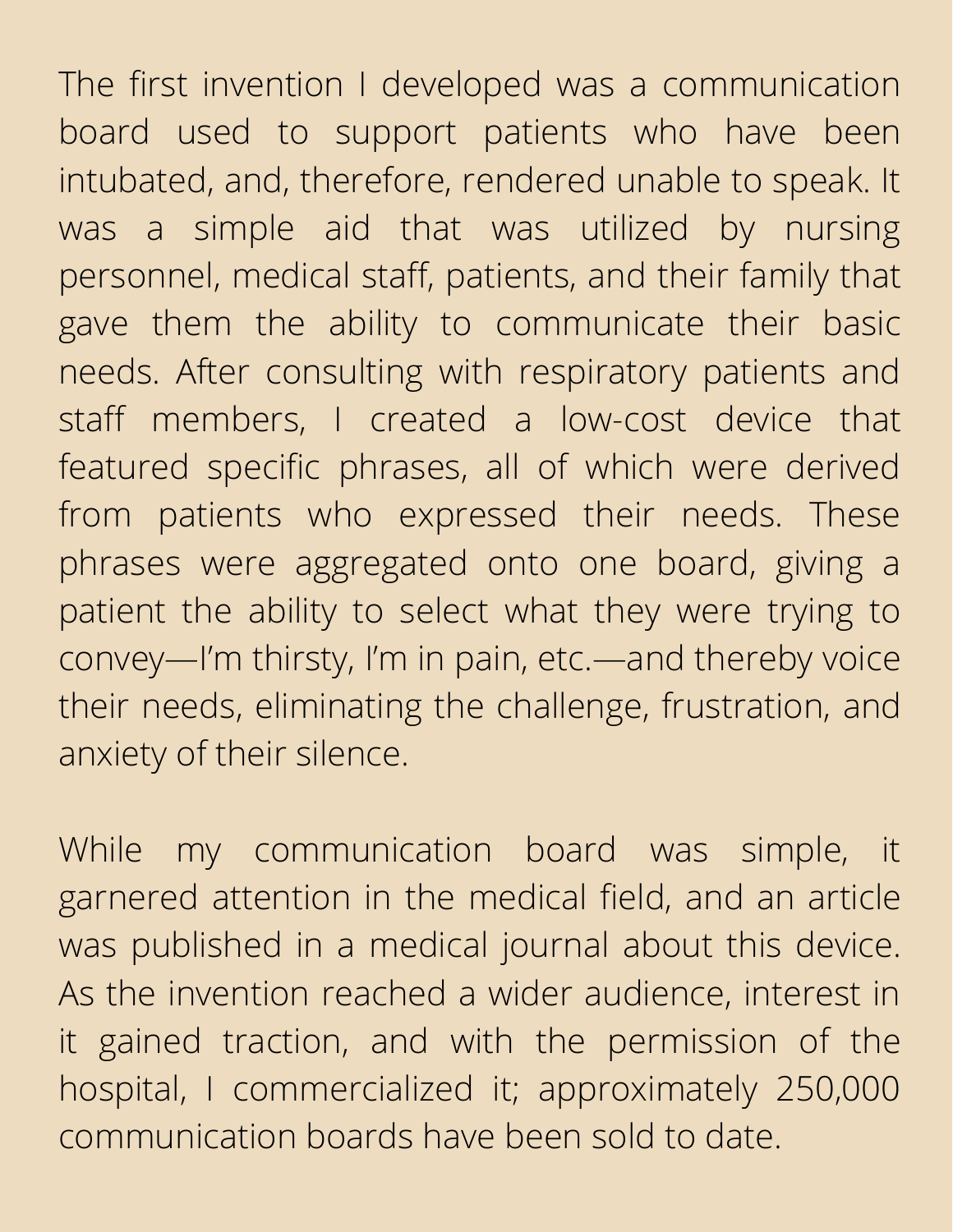As a respiratory therapist, I was able to directly help the patients I came into contact with, but as an investor, I have been able to help patients in hospitals and facilities across the world.

In this world where we now are faced with many changes in life and how we practice medicine, it's imperative we – the inventors in the medical world create new solutions to meet the growing challenges before us. The pandemic associated with COVID-19 will and has made a global impact on our economy and the medical world. In fact, it has become more visible to the world just how essential clinics, ventilators, testing, and, most important, clinicians are to the future of this planet.

Like the title of the book says, *Someday is Today,* so let's get those ideas and inventions out of the coffee cup and into action and see how many patients and clinicians we can help by improving outcomes and care.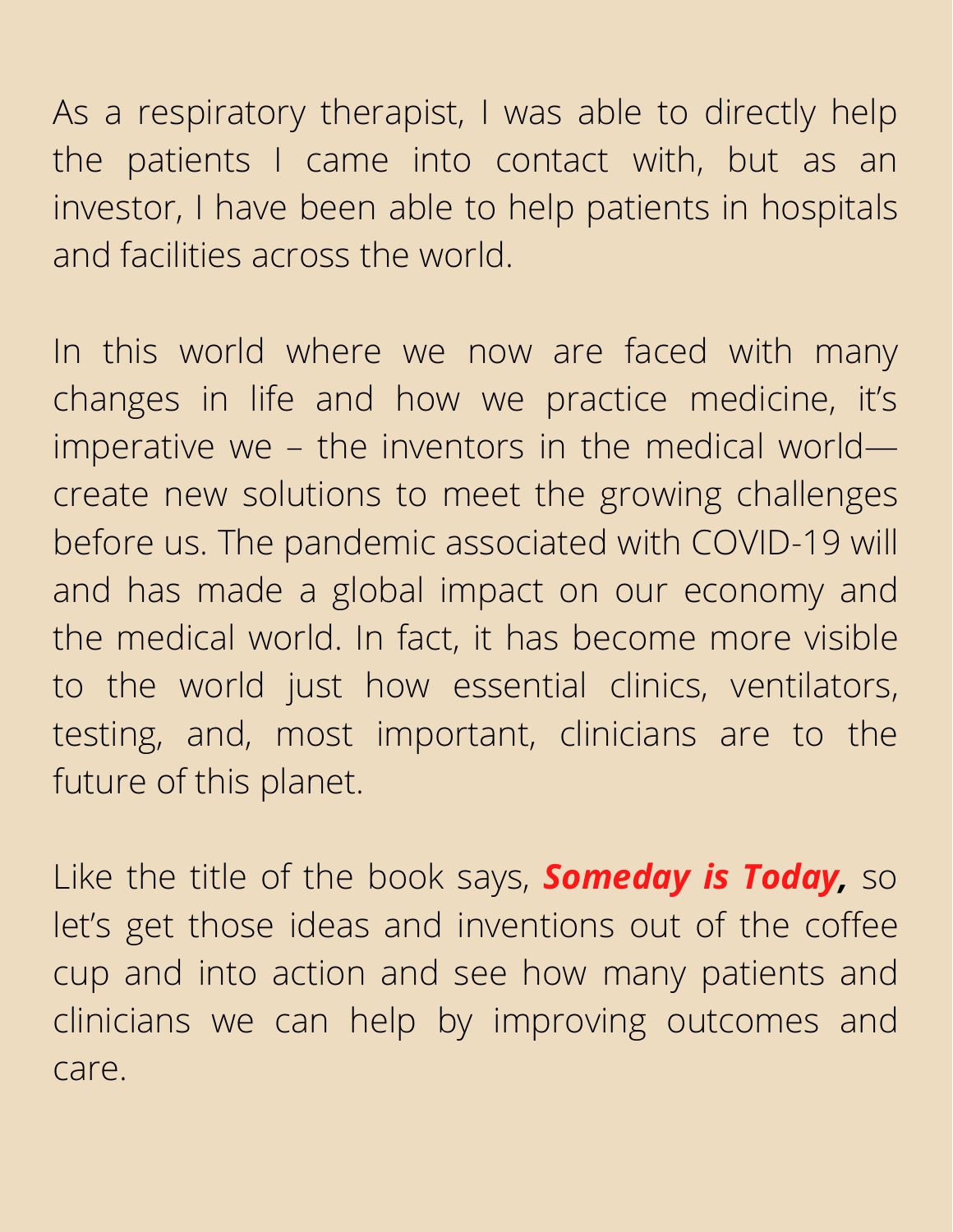Like me, medical practitioners often see unmet needs with their patients. There may be a current product or device that could benefit from improvement, or they may have a revolutionary idea that requires product development, engineering, and the gamut of steps that are required to take an idea from conception to reality. No one can expect medical experts to know these steps, and I am well aware that implementing without assistance can be frustrating. After all, medical practitioners are highly skilled and educated in their industry and specialty; however, the arena of product invention is one that is foreign to them, as well as launching the product and generating sales. With the recent pandemic, we as inventors launching new products face another new challenge. Hospitals and clinics are limiting or not allowing sales reps to make sales calls to their brick and mortar locations. So we need to think outside the box and create new means of communicating—educating—marketing and selling to the medical community. Otherwise, you will be blocked out of the market and sell your new products. We will talk more about this in the chapters ahead.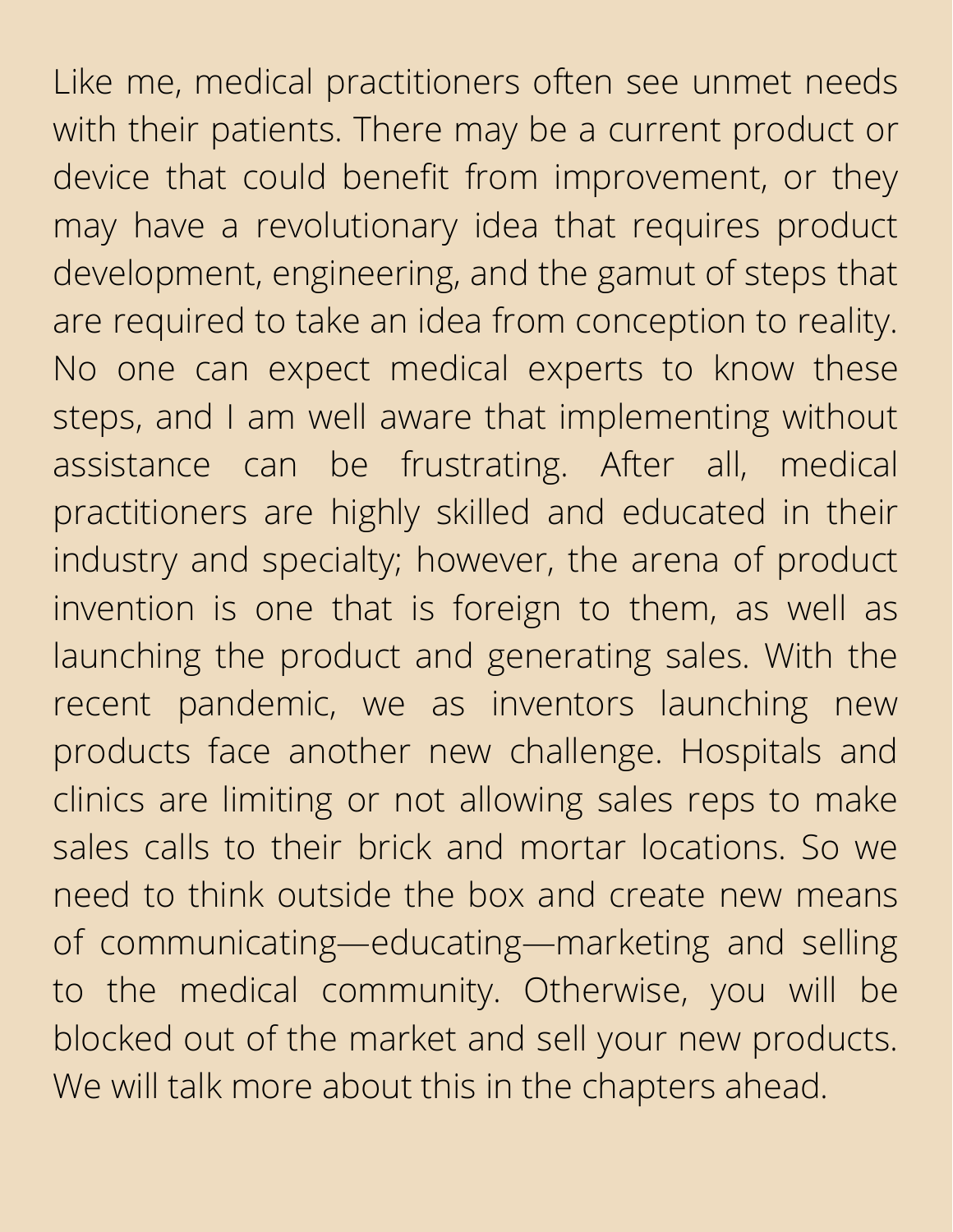Medical personnel has the experience and insight to identify and address many issues, restrictions, and ailments; but when they become inventors, they are lost in a world of uncertainty. However, it wasn't until a couple of years ago that I became aware of the scope of this reality. I was asked to speak to a group of doctors at Stanford University who knew they could create a new

or improved products that would benefit their patients, but they didn't know what the process entailed or how to get started. After talking with them, it came to my attention that there is a need for a guide or resource that medical personnel can use to help them throughout the process. One physician told me he had several ideas for new products, but they were still "floating in his coffee cup." I find this is typical and what I call "analysis paralysis" because getting from the idea to taking the product through engineering, regulatory, manufacturing, sales and marketing is a daunting task. Many years ago when I first started developing products, it was much simpler and less expensive; but over time, the complexity and cost have exponentially grown, as well.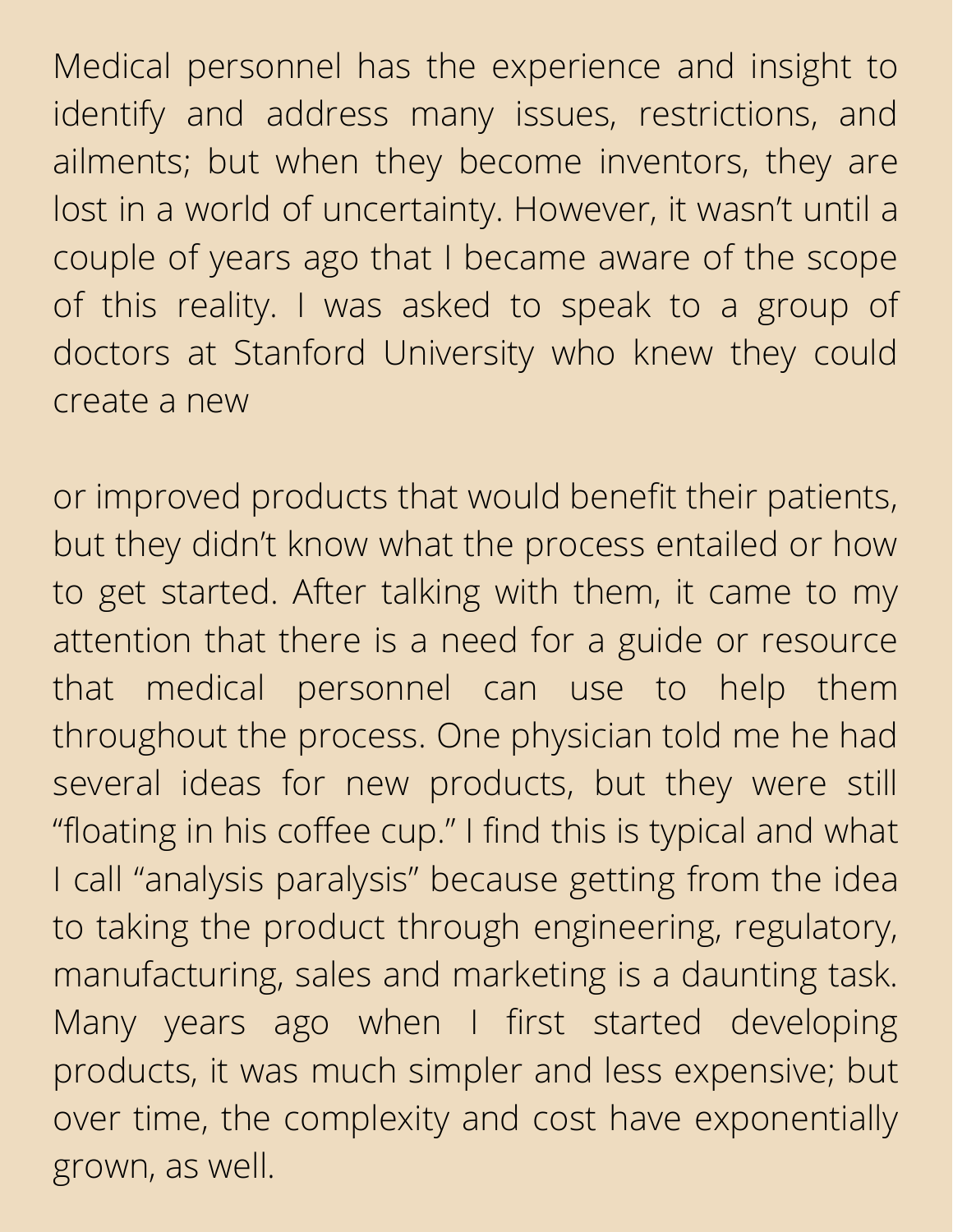Let this book serve as that guide and hopefully get your inventions and ideas to market quicker, at lower costs, and with less frustration.

When I first entered the medical field, I never thought I would be an inventor, but experience and a strong desire to develop products that led to improving healthcare outcomes led me down that path. My father was an inventor. He had a background in electrical engineering, which he learned while serving in the Air Force and working on fighter jets and all sorts of other airplanes. When I was growing up, I was amazed at how my father could make a circuit board and take some wires and create the best electronic components, all from handmade drawings. My father had a real love for music, and I recall him building his own high-fi system from components, and it sounded fantastic. After he passed away, that same analog system came to my home, and I enjoy listening to a lot of the same music I heard when I was growing up.

Inventors are motivated by many reasons for wanting to bring a product to market, and I often find that making money is not the driving factor.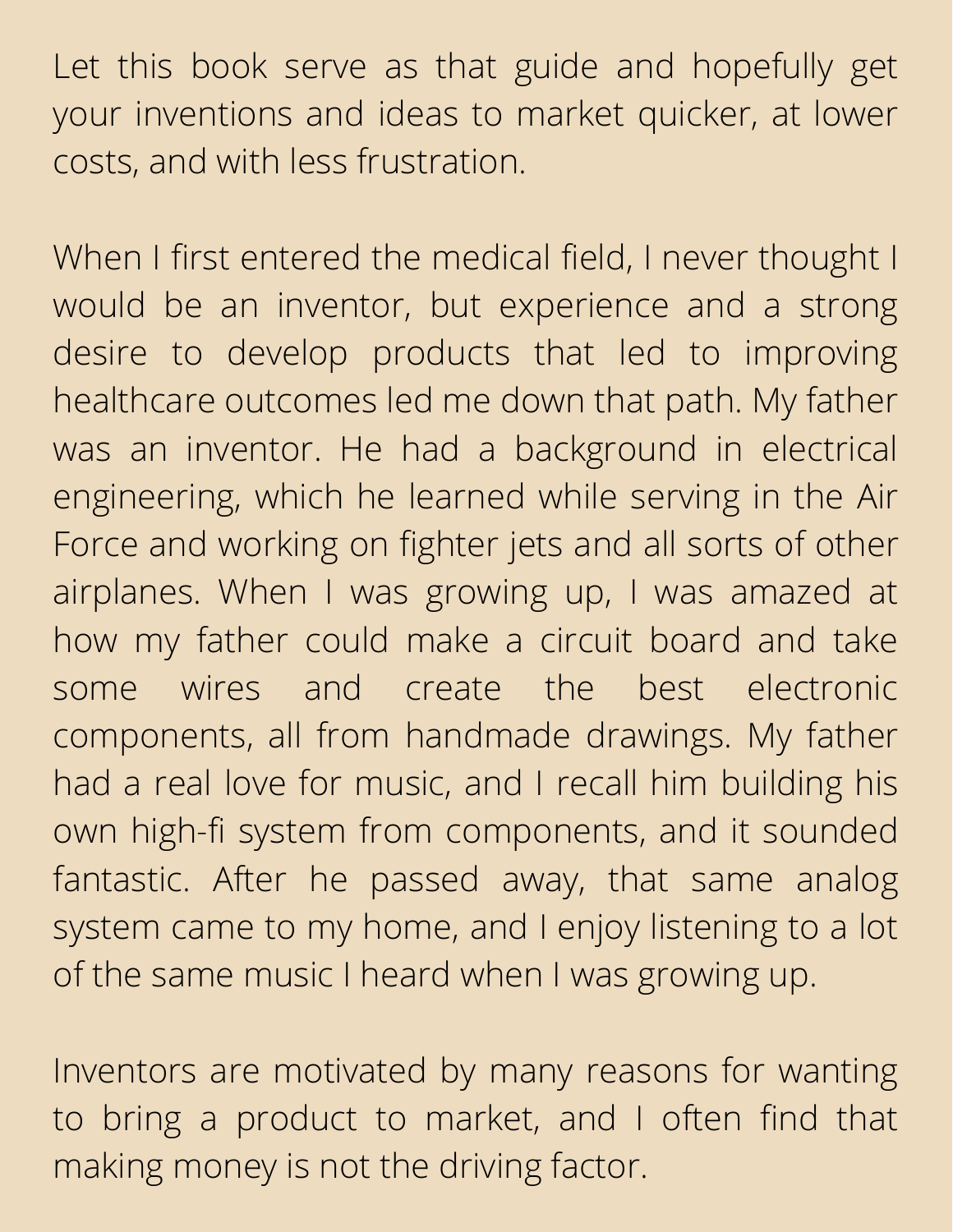In fact, the most successful inventors in the medical field that I personally have worked with have a very outward-looking approach to inventing, much like musicians that I perform within terms of writing and playing songs. Most musicians know that there are very few hit records, but that doesn't deter and stop them from doing what they love and are passionate about, much like inventors. Eight out of ten projects fail or never make it to market, so the chances of getting a product to make a lot of money even if it makes it to markets is still difficult, much like writing a song and seeing it sell millions of copies.

Like myself, it is a given that most physicians and medical specialists want to improve the lives of their patients by creating an improvement or totally new therapy or device. The most successful inventor creates products that solve a problem and look at how that product is going to improve care for their patients, as well as others around the world because, generally speaking, in many ways medicine is practiced the same in the USA as it is in other parts of the world. I had one inventor share with me, "If you put the needs of others ahead of your own, the money will be there."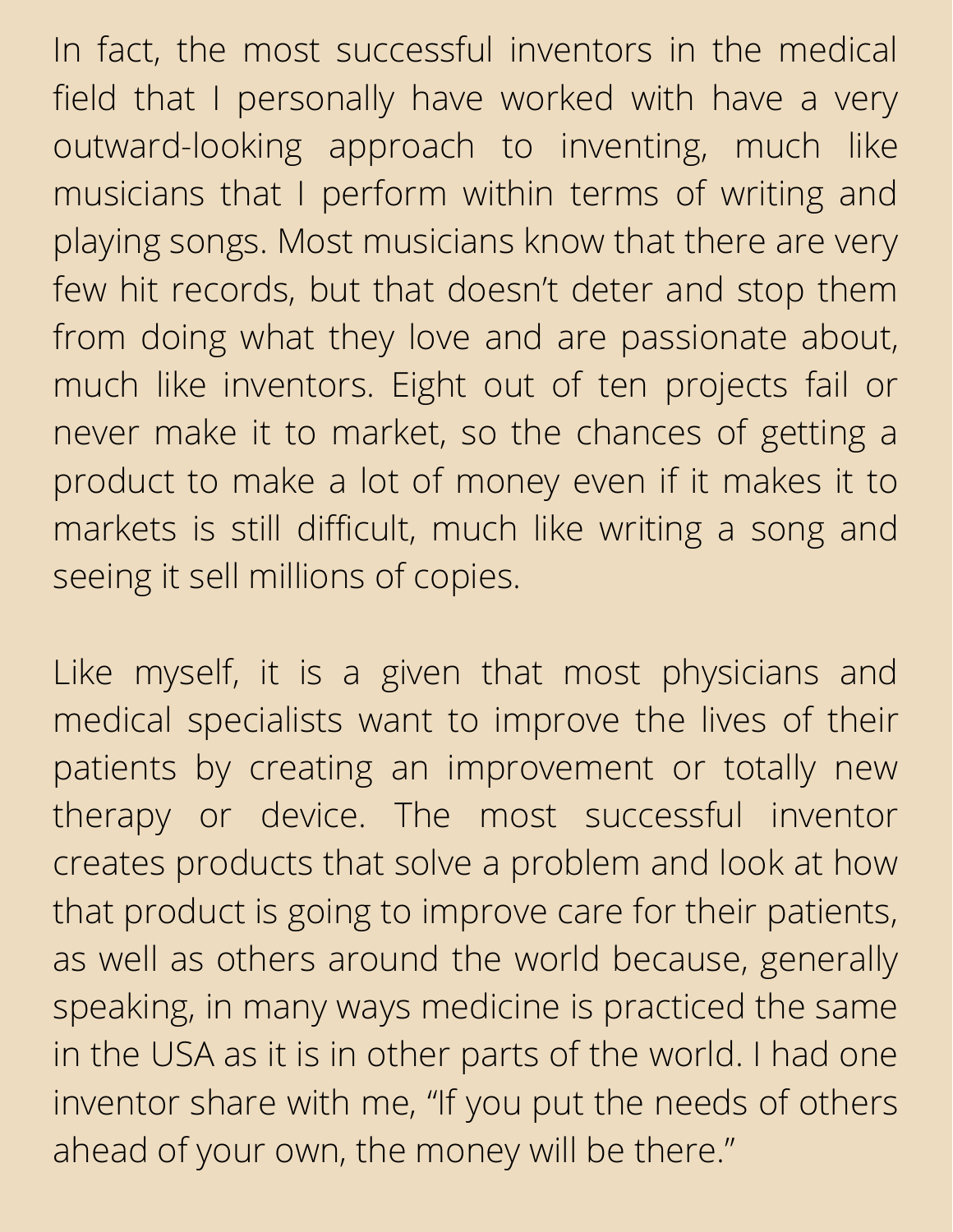And he was right and became quite wealthy during his 30 years in the medical business. He created a number of jobs in his community, but he always put the patient first. I have had clinicians tell me the reason they wanted to get into inventing was to create balance in their lives, reducing the physical hours spent treating patients by creating a product that can aid them in other ways, apart from the current technologies. Still, others are seeking a second business, one that produces revenue, while

enabling them to downsize their practice or work at that full time, rather than working in the clinic or hospital. This book can hopefully assist all of you who are seeking to improve healthcare outcomes while providing you with additional income and an outlet to use different parts of your brain.

Experience has shown me that the first invention is often a stepping stone to additional concepts and ideas. I know a physician who invented a product that bore several other products and spun those out after the initial launch over a period of 5 years.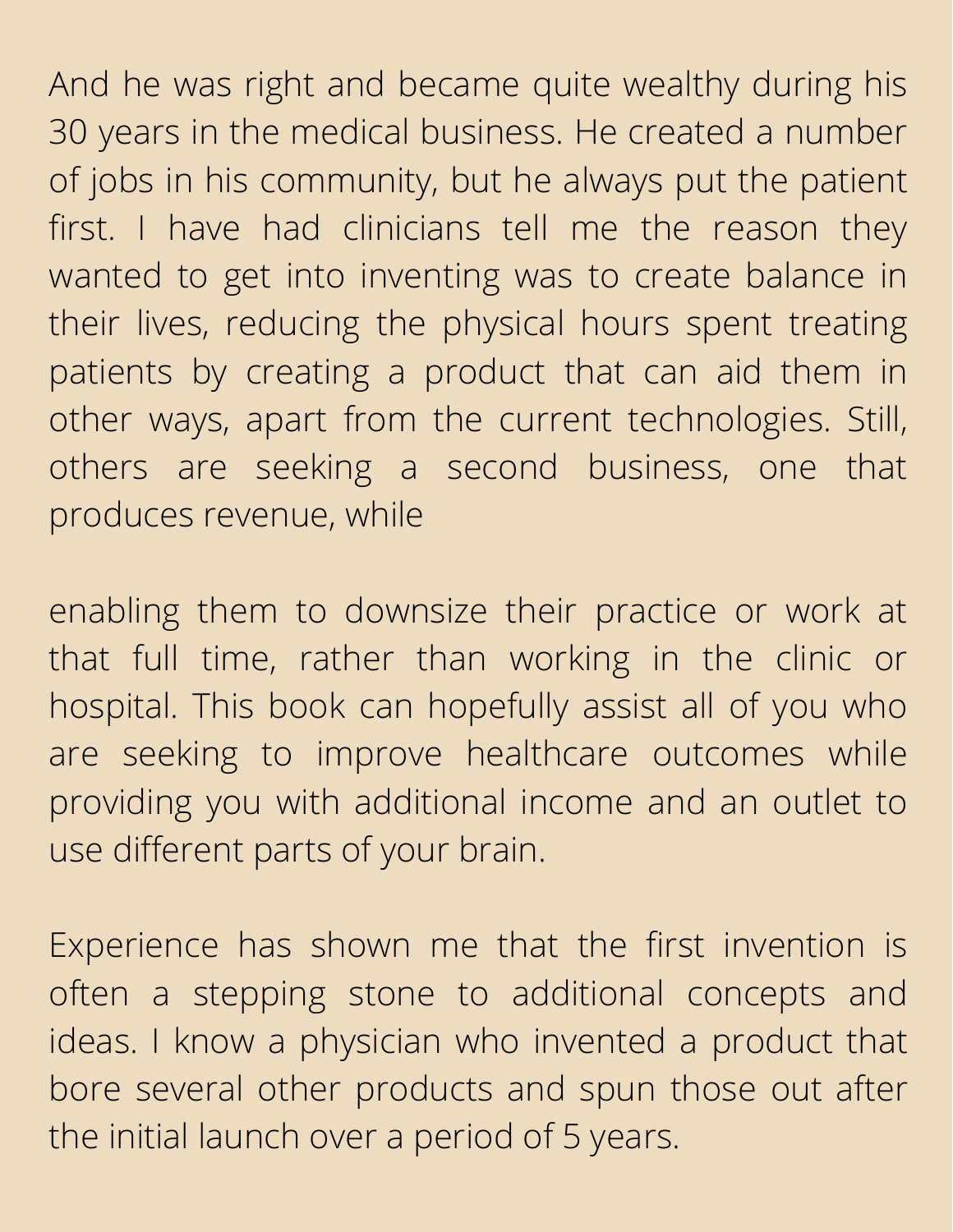After inventing the communication board, I have been issued 15 patents and have launched more than 40 medical devices that have generated sales in excess of a billion dollars.

I have identified the steps and requirements in what can be a complicated process. While my first project was not complex, I know that, even with the most basic projects, the process can be detailed, tedious, and time-consuming. I spent a lot of time interviewing staff and patients when developing my communication board, and this has held true with many of the products I have developed over the past several years. Spending that time with end-users and key stakeholders is an essential step in terms of setting up a baseline for the project. It will also allow you as an inventor to ask yourself and others critical questions, as follows: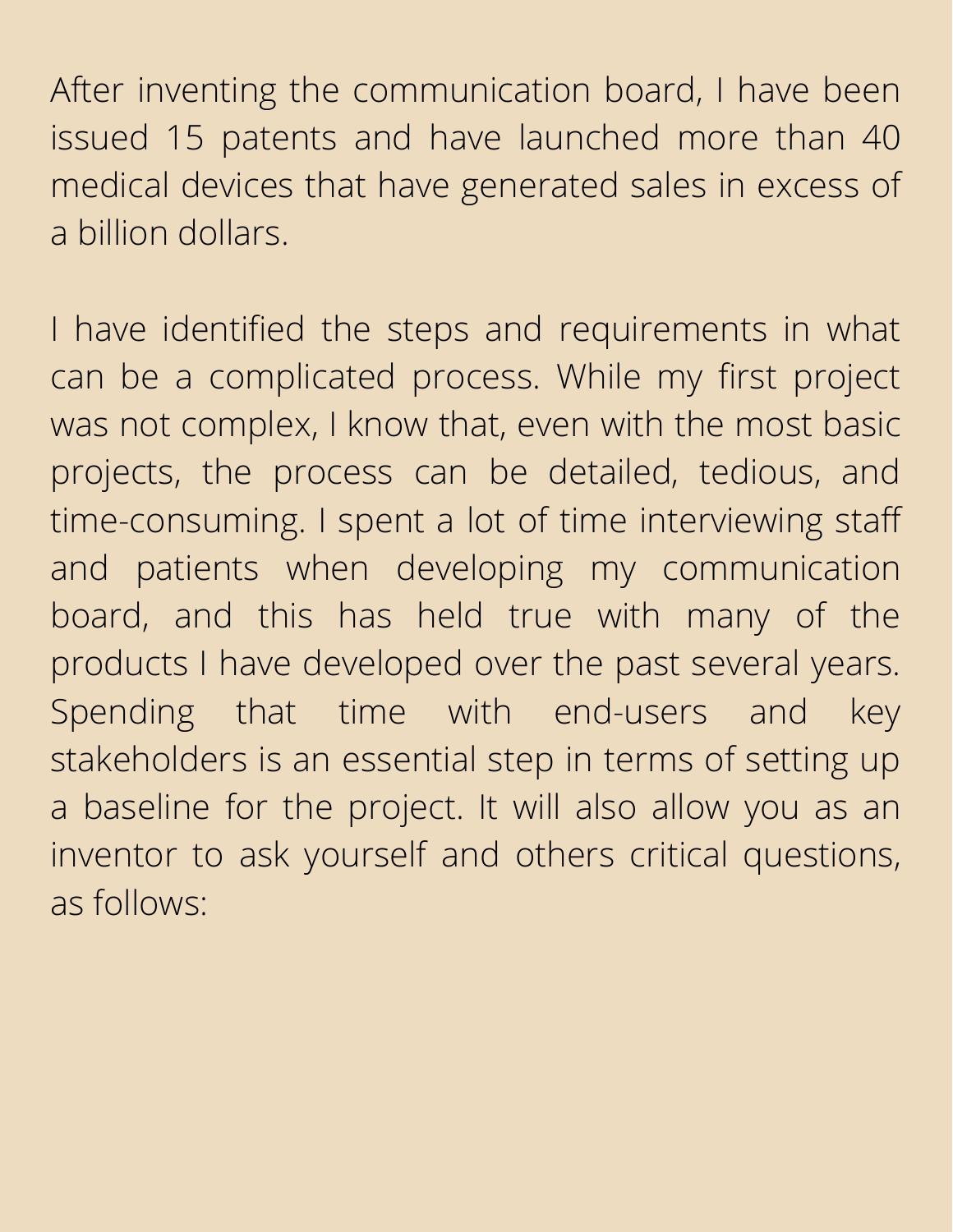What problems does my product solve that have 1. not been addressed by current competitors (your product if it gets to market will be judged by the market as a competitor)?

- Who is the target audience, and what is the number 2. of patients that may use the product?
- What is your 30-second elevator pitch on the 3. project?

(We will talk about how to create this in another chapter.)

Get basic feedback from clinicians and patients on your concept or prototype to enable you to get the project funded or progress to the next steps. As my projects became more complex, like designing ventilators, sleep apnea devices, wearables, and telemedicine systems, I encountered obstacles, such as funding, creating prototypes, and getting the products to market. As I maneuvered through and overcame those challenges, I gained expertise that can help inventors avoid costly errors. This book will prevent or reduce trial and error, thus streamlining the process of inventing a product and bringing it to market.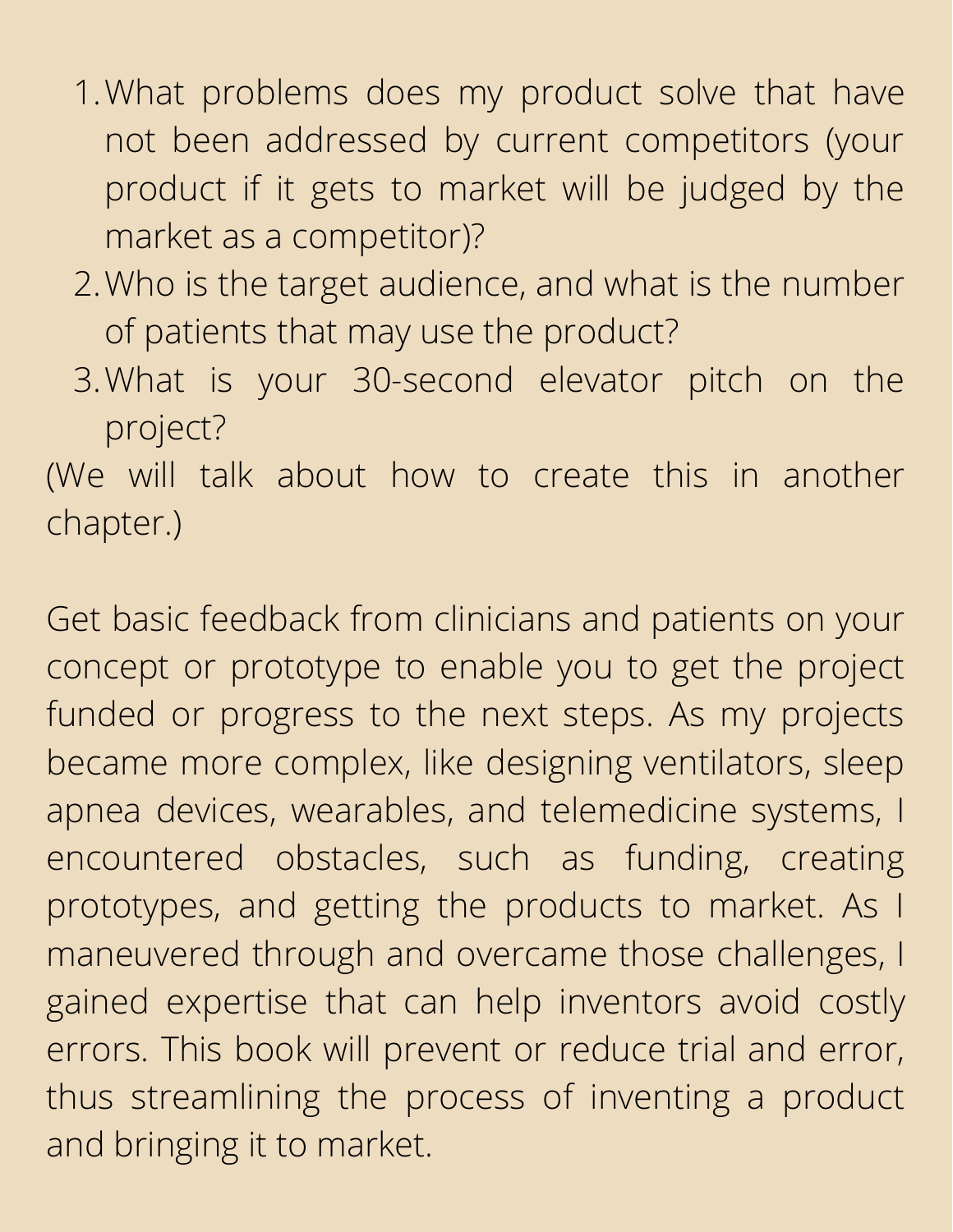There are multiple papers that have been published on the process of inventing and entrepreneurship. But I routinely get calls from inventors or investors looking at new products and seeking help and advice about their "revolutionary" products. One term I personally don't have a good reaction to is "revolutionary, " as most of the time from what I have worked on over the years, the projects offer advantages or benefits that are "evolutionary, " not revolutionary. Evolutionary products are easier to raise money from investors and get through the FDA. I would rather be a "fast follower" in a growing market space versus launching a product that has several unique and let's say difficult value propositions, requiring extensive educational, clinical trials, and marketing efforts in order to get sales ramped up. So, after listening politely, I will ask about the research

supporting their claims. The classic response? "We haven't done the research yet, but we know anecdotally that it works and is totally safe." Based on my experience, making a claim like this for a medical device is a red flag.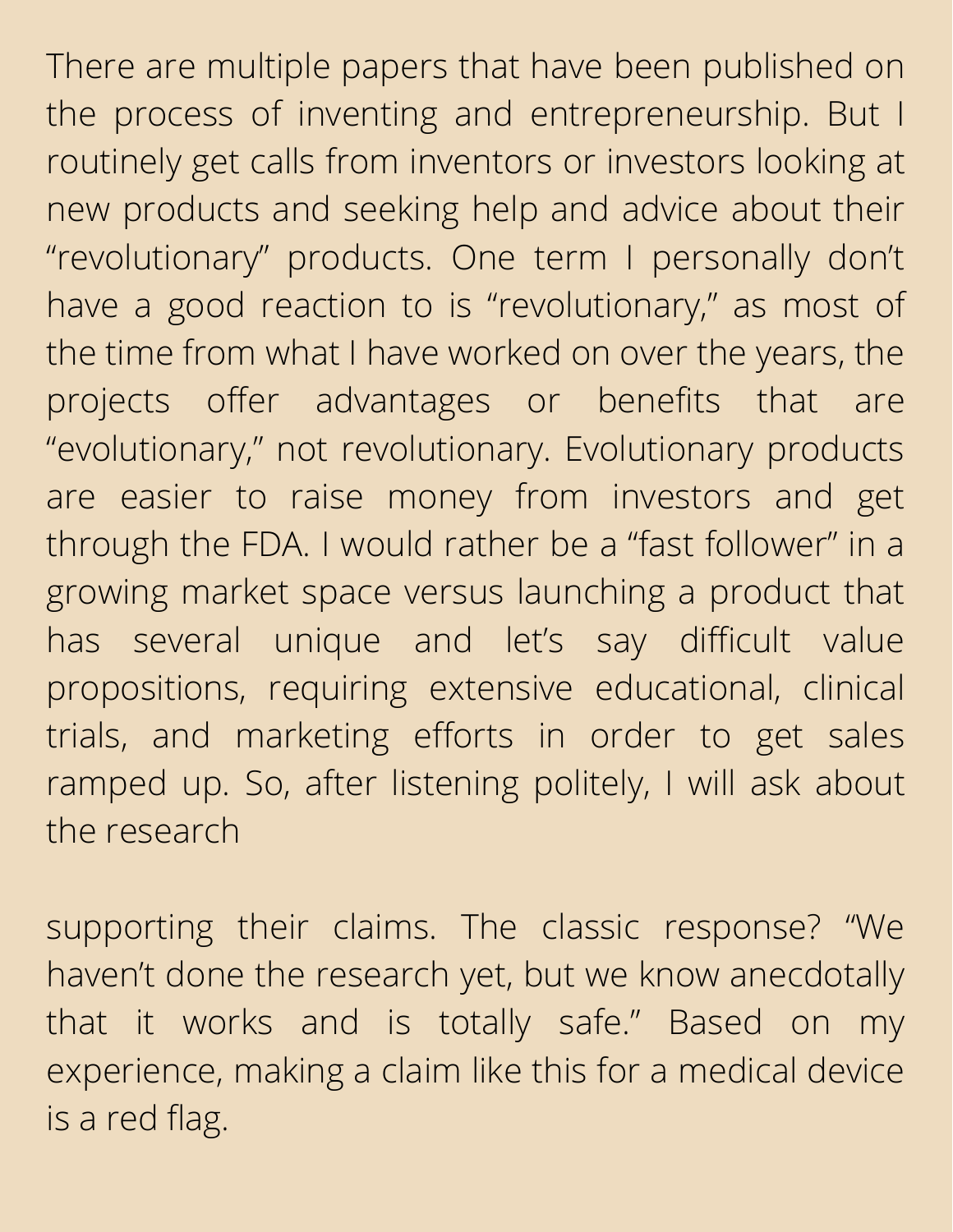Second, I ask, "Have you conducted an IP search yet with a patent attorney?" I can often tell from one or two conversations whether the product has a place in the market and what additional work is needed to move forward and create a launch that has a higher degree of success. The biggest problem I again encounter with inventors or investors is lack of research and potential IP conflicts. There are other key factors we will cover, such as cost of goods, marketing, and sales to get the company off the ground, as well as funding the first 24 months needed post-launch. Companies are so focused on designing and manufacturing new products that they postpone the hard work of getting ready to market them until too late in the game. Always be thinking of how you are going to get sales and who your buyer will be.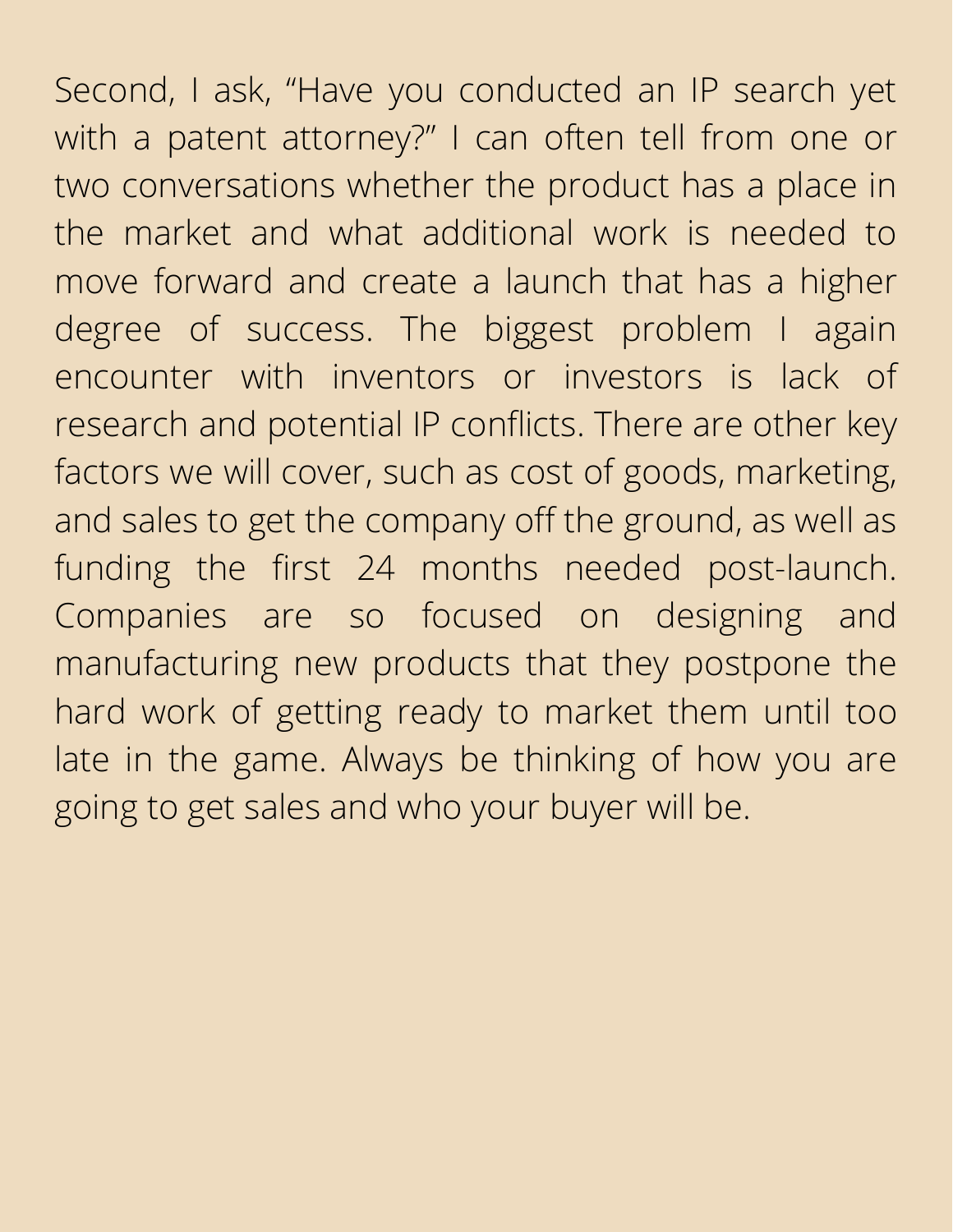Key takeaways:

- 1. Don't create a product that ends up in limbo land (customers need to quickly and easily ascertain what your product does and what patients it will best benefit from).
- Always challenge the project with the questions, 2. "Who will buy this product and at what price?"
- 3. Conduct research and focus groups upfront and get the key features and benefits in the 30-second elevator pitch (discover the main differences that sway the customer in your favor early in the project).

Based on years of experience launching products, I became known in the industry as a marketing expert. I can effectively help identify the key differences and benefits of products and how they differentiate from the competition based on research, past experiences, reviewing market reports, and the competition. I work in a collaborative manner with inventors, and together, we create a marketing message that helps inventors and their products stand apart and claim their corner or niche of the market. This is in the 30-second elevator pitch and also becomes a part of the company's mission statement.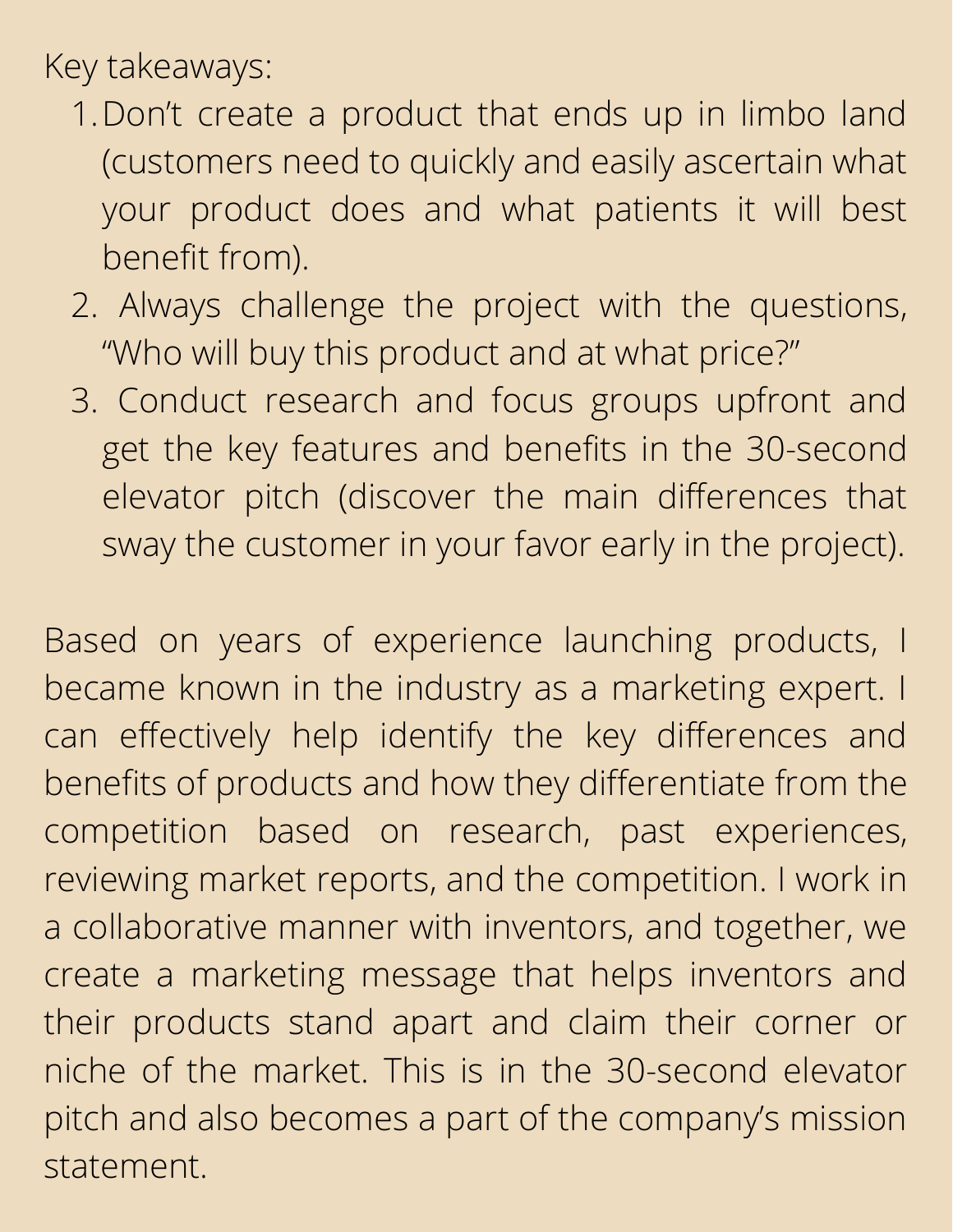Inventing a product or device that has great promise in aiding ailing patients can be rewarding but takes perseverance, patience, teamwork, and a little bit of luck. It is also true that the challenges are real – funding is necessary and not fun when it comes to meeting with investors, and 9 times out of 10, the answer is no or to come back when you get some sales. Howard Schultz, who founded Starbucks, was initially funded by a physician in Seattle who invested \$100,000into the company. But Howard pitched the concepts to over 200 investors and banks before really getting a solid footing in the coffee business. Of course, rejection can delay or sometimes be so discouraging that inventors give up and require presenting in public to strangers, which can be a bit unnerving, as well.

Become comfortable presenting your ideas and inventions and don't "oversell." Just keep to the facts and why the investor will make money if they invest or loan your company funds. I find the inventors who have failed or faced obstacles and were able to overcome them go on to become serial inventors. On the upside, it does get easier once you establish a track record.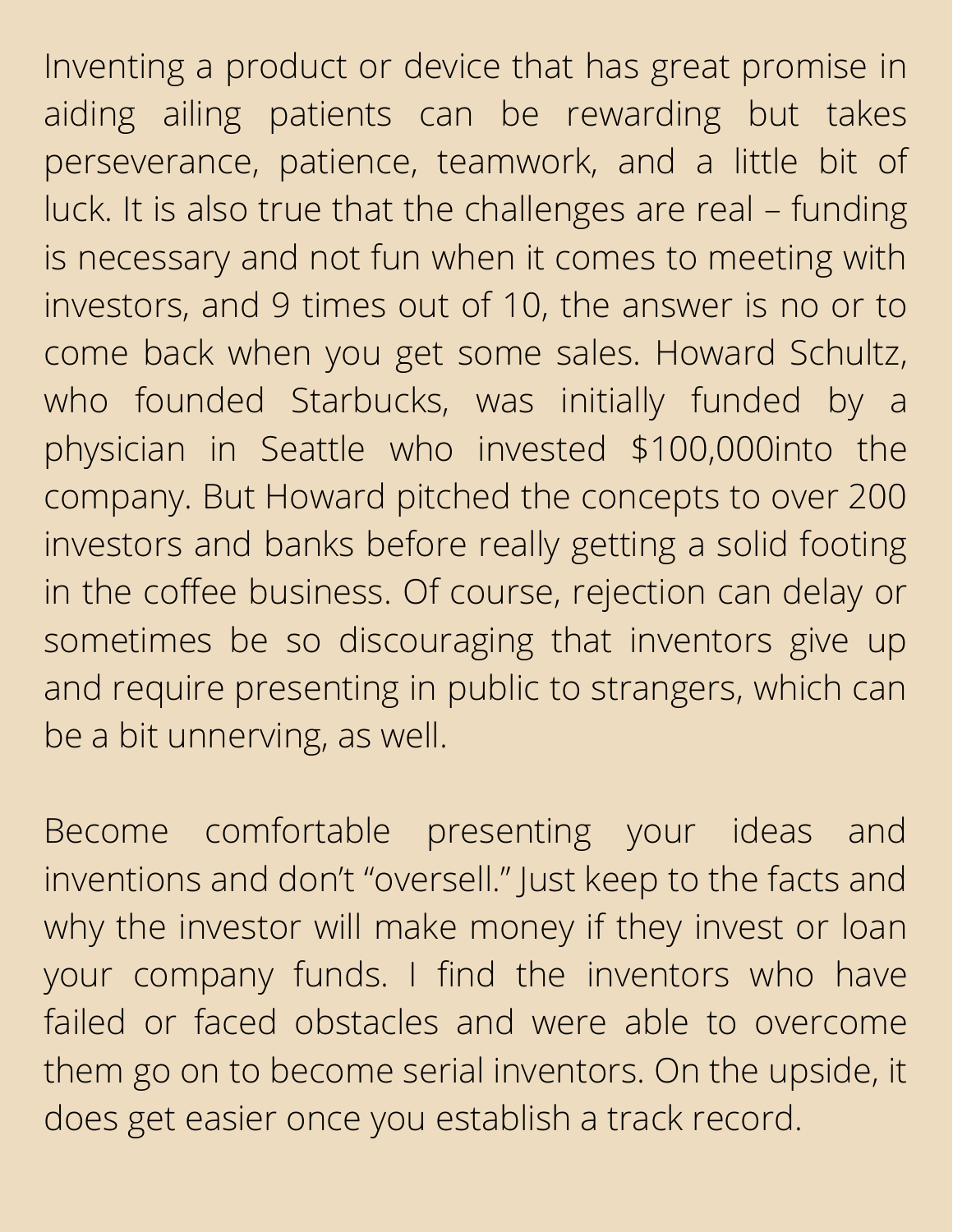There also is a need to understand the nuances of the manufacturing process and how to gain the approval of the FDA by navigating through ever-changing rules and regulations that can, and will, await you. Oftentimes in speaking with inventors in the medical field, the biggest challenge they face is knowing where to start. Unfortunately, that question is so daunting that many

shelve their ideas, believing the process is too complicated and time-consuming to undergo.

Yes, I've encountered challenges and launched products that were less than "successful, " but I have also learned through the difficult experiences how to overcome them. I know the steps that need to be taken to bring a product to market, and I know the most efficient and effective way to do so. I also know that the sooner many of these products are conceptualized and brought to market, the more people they will help.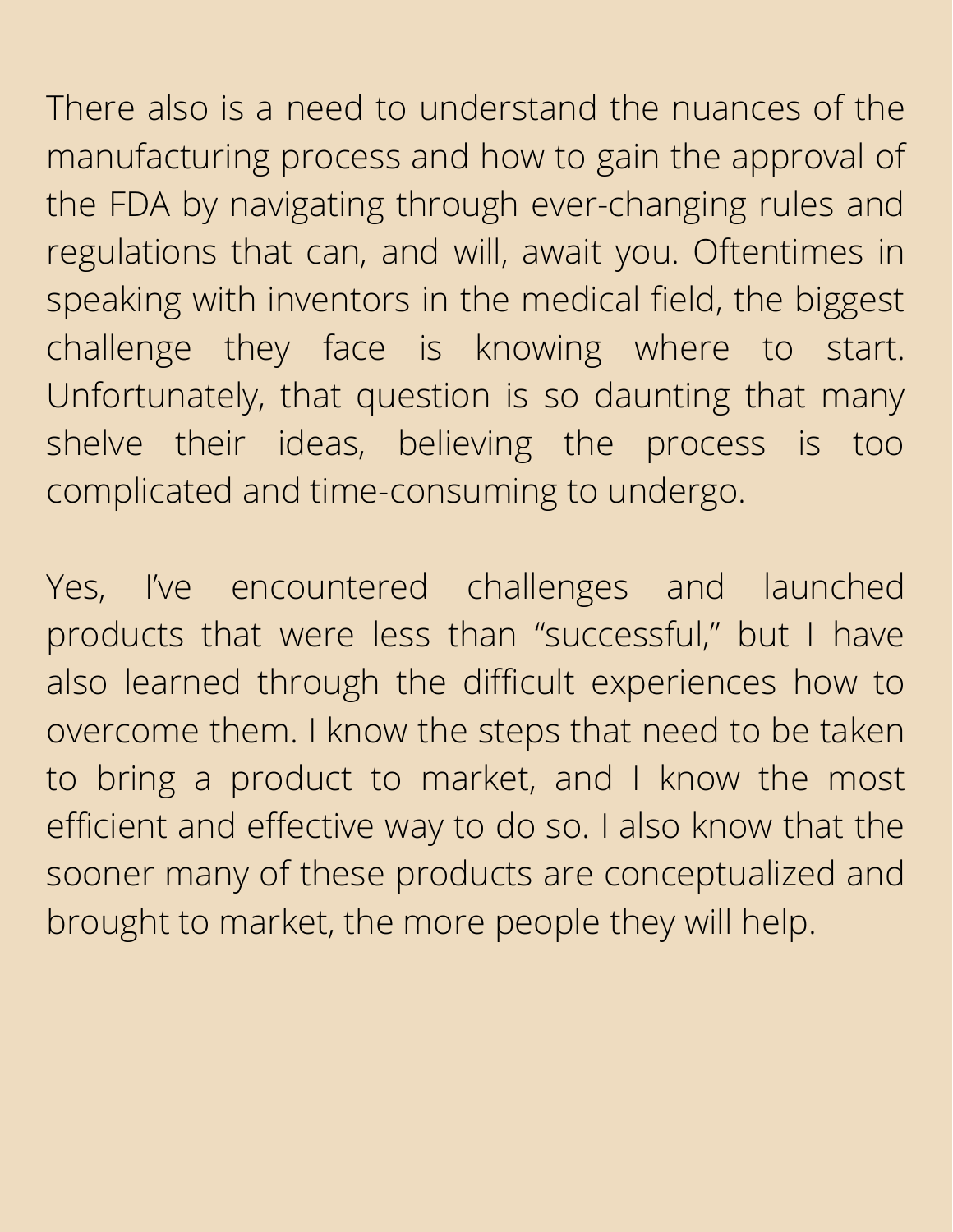'I've lost count of the number of times I've heard someone says they have an idea and want to invent a product … someday. Why wait? There is someone out there today who can benefit from your idea. Stop overthinking and start taking action. Get your ideas out of your "coffee cup."

Let this book serve as your guide, providing you with the key points to plan, fund, and market it. Within these chapters, you will

also learn how to create an effective elevator speech that will attract investors and the host of resources that will facilitate your product and its inception with minimal delays and costs. I look forward to walking you through the process of turning your idea into a viable product that can change lives—both your life and the life of the people you serve. There's a popular Chinese proverb that says: "The best time to plant a tree was 20 years ago. The second-best time is now." Someday is today. Reading this book is the first step in making your dream a reality. Let's get started.

#### **Ron F. Richard**